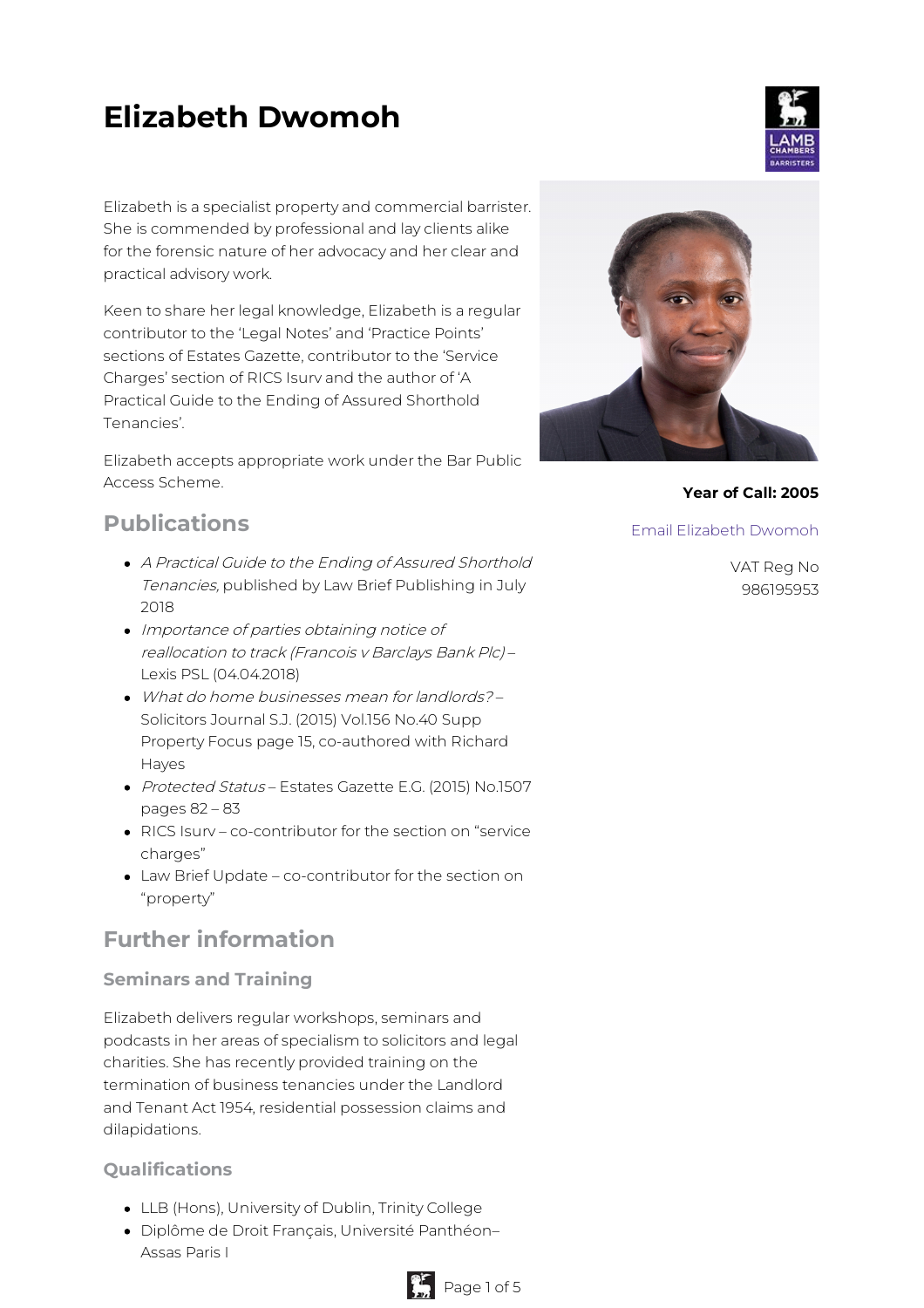- BVC, Inns of Court School of Law, City University
- Queen Mother Scholarship, Middle Temple
- Blackstone Entrance Exhibition, Middle Temple

#### **Languages**

French and Twi

#### **Memberships**

- Commercial Bar Association
- Chancery Bar Association

#### **Outside interests**

When time permits, Elizabeth enjoys travel, reading and medieval castle restoration.

#### **Property**

#### **Housing and residential landlord and tenant**

Elizabeth has a specialist residential landlord and tenant practice. She is also widely sought after for her expertise in Housing.

She is frequently instructed to appear in the High Court, County Court and First-tier Tribunal on behalf of private landlords, social landlords and tenants. Her expertise encompasses the following areas:

- Boundary disputes
- Service charge disputes
- Leasehold enfranchisement and lease renewals
- Disrepair
- Breach of covenant
- Unlawful evictions and possession claims (including s.8 Housing Act 1988, s.21 Housing Act 1988, s.83 Housing Act 1985, Notice to Quit and trespass)
- Trespasser claims
- Tenancy deposits under the Housing Act 2004
- Injunctions under the Anti-social Behaviour, Crime and Policing Act 2014
- Homelessness appeals
- Licensing of HMOs
- Rent repayment orders under the Housing and Planning Act 2016

Recent work:

- Successfully resisting an appeal brought by a landlord against his tenants following a finding that there had been multiple breaches of the tenancy deposit scheme.
- Obtaining an award of over £20,000 for tenants against their landlord following a successful application for a rent repayment order
- Advising a client in a complicated enfranchisement

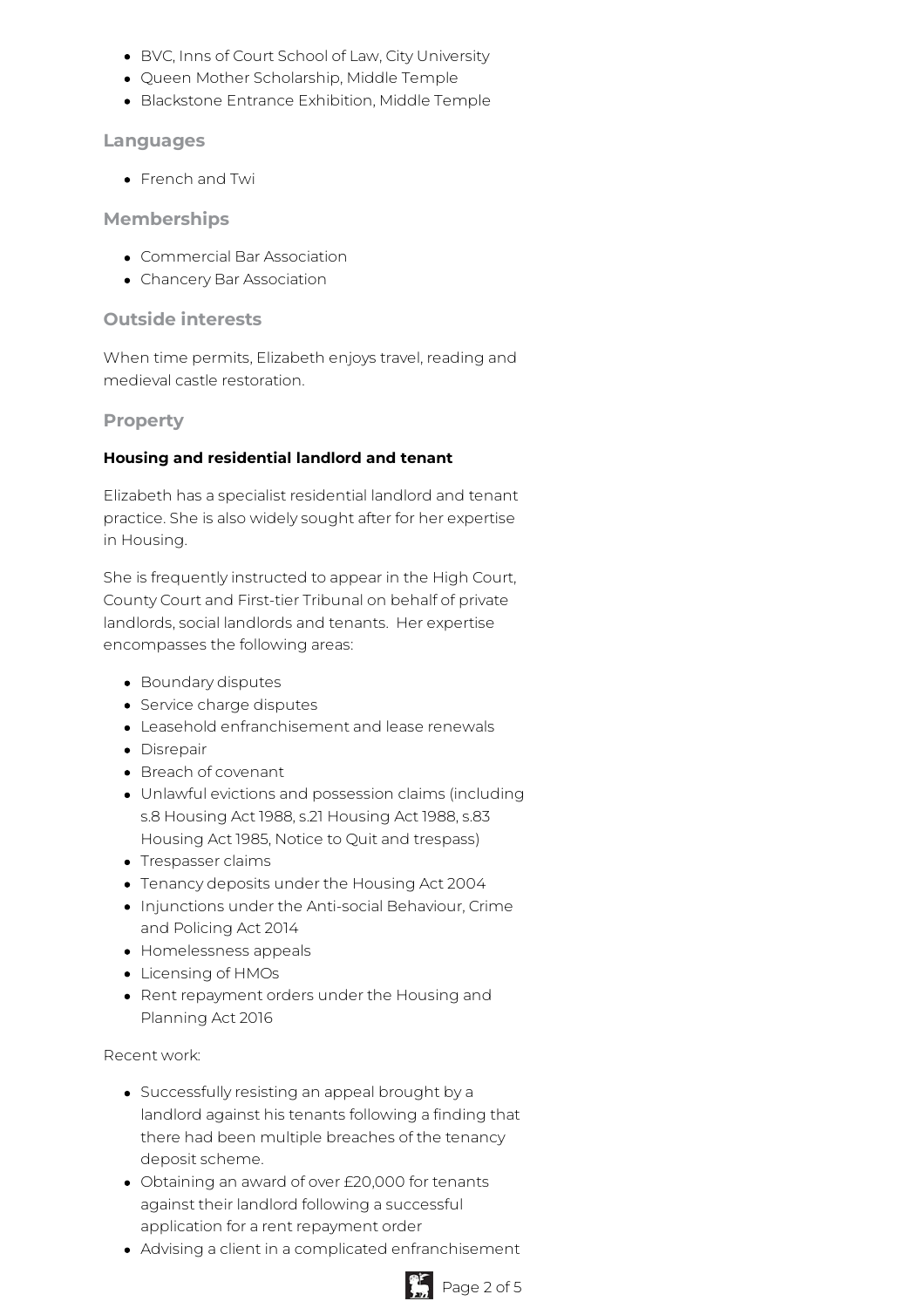claim of block

- Acting on behalf of a tenant who was awarded damages of over £20,000 in respect of his claim for unlawful eviction against his landlord
- Acting for a tenant in successfully discharging an anti-social behaviour injunction and resisting a claim for an outright possession order after a 10 day trial.
- Acting for a local authority in judicial review proceedings following its refusal to accommodate an individual pending a s.202 review into whether she has priority need under the Housing Act 1996 as amended.

#### **Commercial landlord and tenant**

Elizabeth practice encompasses all areas of Commercial Landlord and Tenant disputes. She regularly advises in relation to disputes arising under the Landlord and Tenant Act 1954 as well as non-statutory protected commercial tenancies. Her expertise includes:

- Business tenancy renewals under the Landlord and Tenant Act 1954
- Terminal dilapidations
- Breach of covenant
- Trespass
- Break notices
- Forfeiture claims
- Licences

#### Recent work:

- Advising commercial landlords in a claim for possession against a licensee who claimed they had a protected tenancy under the Landlord and Tenant Act 1954
- Representing one of the largest providers of commercial small and medium size office space in obtaining urgent injunctions against trespassers
- Representing a small business in pursuing a wrongful forfeiture claim
- Advising and negotiating a favourable settlement for a commercial landlord in a complicated Landlord and Tenant Act 1954 tenancy renewal case where the tenant had persistently delayed in paying rent and failed to carry out repairs
- Acting on behalf of a landlord in a case involving extensive terminal dilapidation
- Acting for a nationwide commercial landlords in complex forfeiture proceedings
- Acting for a commercial landlord who sought to regain possession of the residential part of a mixed use premises in circumstances where the tenant alleged his tenancy at will had been converted into a

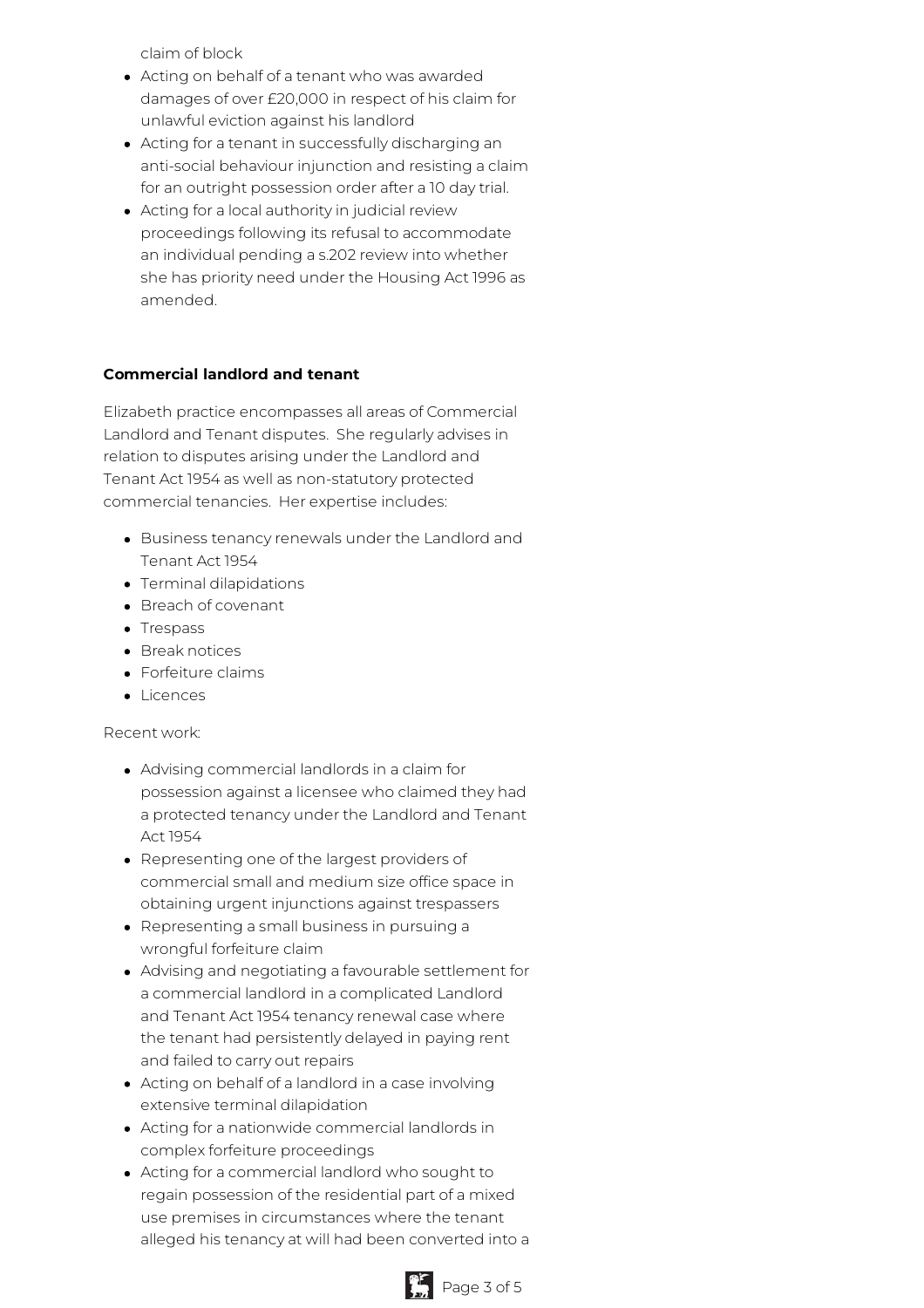#### **Real property**

Elizabeth has experience in the advising and representing clients in the High Court and Court of Appeal in all aspects of Real Property. In particular her expertise includes:

- Easements and rights of way
- Boundaries, restrictive covenants and easements
- Land registration and title disputes
- Trusts of land (including claims under the Trusts of Land and Appointment of Trustees Act 1996)
- Mortgages
- Charging orders and orders for sale

Recent work:

- Successfully representing clients in a longstanding boundary dispute
- Successfully representing the beneficiaries in a claim brought under Trusts of Land and Appointment of Trustees Act 1996 for a share in the proceeds of sale of a property worth over £1 million pounds
- Acting for mortgagor in successfully resisting a claim for possession by the mortgagee in circumstances where the mortgage arrears could be cleared within a reasonable period
- Advising and drafting a claim on behalf of the creditor in an application for an order for sale of a multi-million pound property under the Trusts of Land and Appointment of Trustees Act 1996
- Advising a client in her claim for a beneficial interest under a constructive trust in property owned by her child
- Advising a freeholder in relation to a right of way over neighbouring land

#### **Seminars**

Elizabeth Dwomoh and Jasmine Mahboobani, a solicitor from Royds Withy King discuss lease renewals:

Talking Lease Renewals: Section 26 requests, and Grounds of Opposition under the Landlord and Tenant Act 1954 | Listen via [Hubhopper](https://hubhopper.com/episode/talking-lease-renewals-section-26-requests-and-grounds-of-opposition-under-the-landlord-and-tenant-act-1954-1609499729)

Elizabeth Dwomoh was one of the chosen specialists to talk about the impact that the coronavirus pandemic has had on the private rental sector: